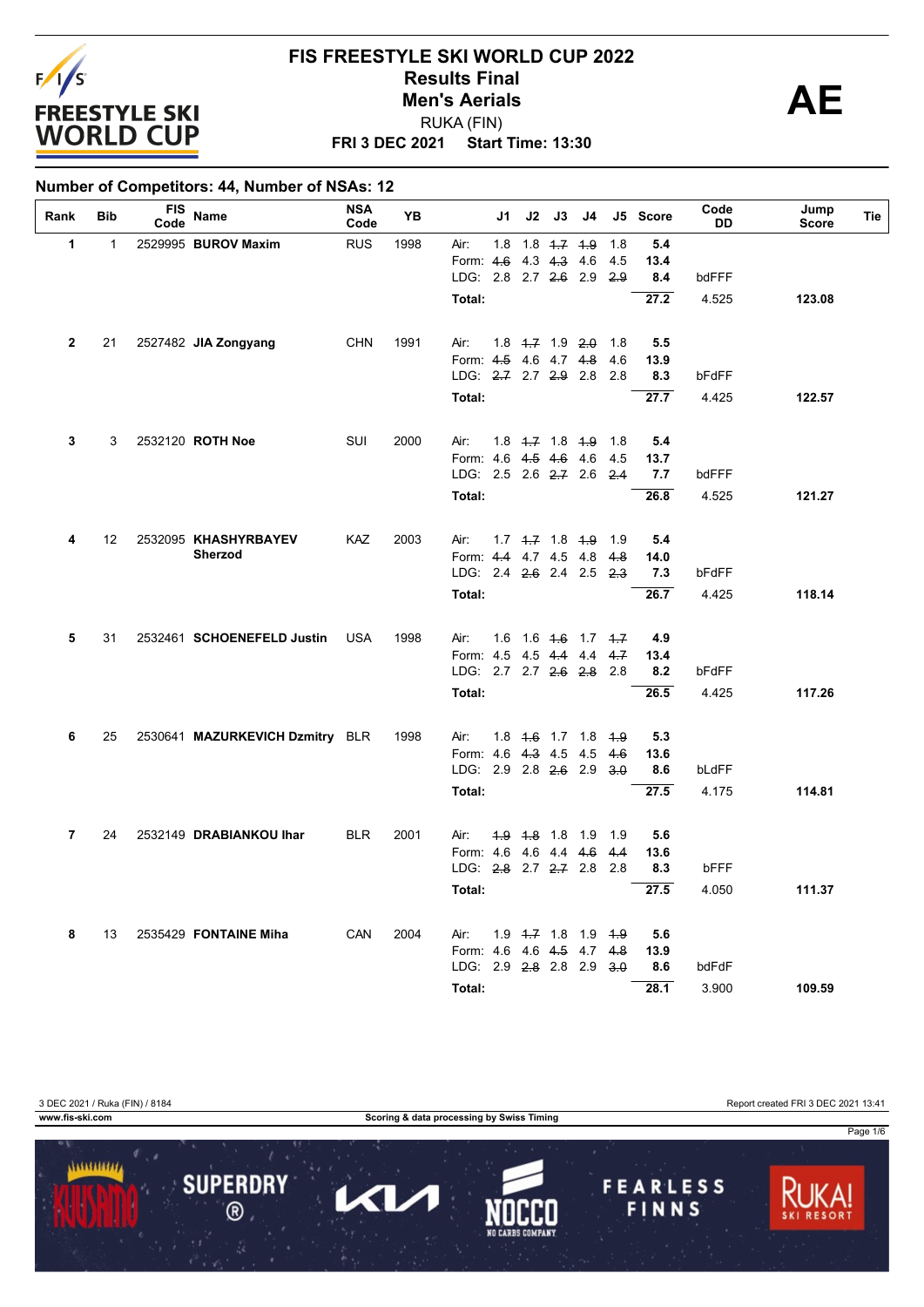

**FRI 3 DEC 2021 Start Time: 13:30**

| Rank | Bib          | <b>FIS</b><br>Code | Name                            | <b>NSA</b><br>Code | YB   |                           | J1  | J2            | J3                      | J4                                    |       | J5 Score | Code<br>DD | Jump<br>Score | Tie |
|------|--------------|--------------------|---------------------------------|--------------------|------|---------------------------|-----|---------------|-------------------------|---------------------------------------|-------|----------|------------|---------------|-----|
| 9    | 40           |                    | 2534965 KUZNIETSOV Maksym       | <b>UKR</b>         | 2004 | Air:                      |     | $1.7$ 1.7 1.8 |                         | 1.8                                   | 1.7   | 5.2      |            |               |     |
|      |              |                    |                                 |                    |      | Form: 4.6                 |     |               | 4.6 4.6                 | 4.7                                   | 4.6   | 13.8     |            |               |     |
|      |              |                    |                                 |                    |      | LDG: 2.6 2.6 2.7 2.7 2.7  |     |               |                         |                                       |       | 8.0      | bFFF       |               |     |
|      |              |                    |                                 |                    |      | Total:                    |     |               |                         |                                       |       | 27.0     | 4.050      | 109.35        |     |
| 10   | 5            |                    | 2528969 NIKITIN Stanislav       | <b>RUS</b>         | 1995 | Air:                      |     |               | $1.7$ $1.5$ $1.8$ $1.6$ |                                       | - 1.8 | 5.1      |            |               |     |
|      |              |                    |                                 |                    |      | Form: 3.8                 |     | $3.6$ 3.8     |                         | 3.6                                   | 3.8   | 11.2     |            |               |     |
|      |              |                    |                                 |                    |      | LDG 2.5 2.6 2.7 2.6       |     |               |                         |                                       | 2.5   | 7.7      | bdFFF      |               |     |
|      |              |                    |                                 |                    |      | <b>Total:</b>             |     |               |                         |                                       |       | 24.0     | 4.525      | 108.60        |     |
| 11   | 36           |                    | 2528333 PUZDERKO Mykola         | <b>UKR</b>         | 1990 | Air:                      |     |               |                         | 1.8 1.7 1.7 <del>1.8</del> 1.7        |       | 5.2      |            |               |     |
|      |              |                    |                                 |                    |      | Form: 4.5 4.5 4.5 4.6 4.5 |     |               |                         |                                       |       | 13.5     |            |               |     |
|      |              |                    |                                 |                    |      | LDG: 2.6 2.6 2.8 2.8 2.5  |     |               |                         |                                       |       | 8.0      | bFFF       |               |     |
|      |              |                    |                                 |                    |      | Total:                    |     |               |                         |                                       |       | 26.7     | 4.050      | 108.13        |     |
| 12   | 32           |                    | 2484526 GUSTIK Maksim           | <b>BLR</b>         | 1988 | Air:                      | 1.6 |               |                         | 4.5 1.6 4.7 1.7                       |       | 4.9      |            |               |     |
|      |              |                    |                                 |                    |      | Form: 4.0                 |     |               | $3.8$ 4.2 $3.8$         |                                       | 3.9   | 11.7     |            |               |     |
|      |              |                    |                                 |                    |      | LDG: 2.6 2.6 2.5 2.5      |     |               |                         |                                       | 2.6   | 7.7      | bFdFF      |               |     |
|      |              |                    |                                 |                    |      | Total:                    |     |               |                         |                                       |       | 24.3     | 4.425      | 107.52        |     |
| 13   | $\mathbf{7}$ |                    | 2472951 ABRAMENKO Oleksandr UKR |                    | 1988 | Air:                      |     |               |                         | 1.7 4.6 1.7 1.8 4.8                   |       | 5.2      |            |               |     |
|      |              |                    |                                 |                    |      | Form: 4.2 4.0 4.1         |     |               |                         | 4.1                                   | 4.0   | 12.2     |            |               |     |
|      |              |                    |                                 |                    |      | LDG: 2.1 2.3 2.4 2.1 2.2  |     |               |                         |                                       |       | 6.6      | bFdFF      |               |     |
|      |              |                    |                                 |                    |      | Total:                    |     |               |                         |                                       |       | 24.0     | 4.425      | 106.20        |     |
| 14   | 38           |                    | 2530049 NOVAK Nicholas          | <b>CZE</b>         | 1996 | Air:                      | 4.6 |               | 1.7 1.7 4.9             |                                       | - 1.8 | 5.2      |            |               |     |
|      |              |                    |                                 |                    |      | Form: 4.1                 |     |               | $3.9$ 4.3 4.5           |                                       | 4.3   | 12.7     |            |               |     |
|      |              |                    |                                 |                    |      | LDG: 2.5 2.7 2.7 2.7 2.5  |     |               |                         |                                       |       | 7.9      | bFFF       |               |     |
|      |              |                    |                                 |                    |      | Total:                    |     |               |                         |                                       |       | 25.8     | 4.050      | 104.49        |     |
| 15   | 14           |                    | 2535295 NADEAU Emile            | CAN                | 2004 | Air:                      |     |               |                         | <del>1.8</del> 1.8 1.7 <del>1.7</del> | - 1.8 | 5.3      |            |               |     |
|      |              |                    |                                 |                    |      | Form: 4.4 4.6 4.5         |     |               |                         | 4.4                                   | 4.3   | 13.3     |            |               |     |
|      |              |                    |                                 |                    |      | LDG: 2.6 2.7 2.8 2.4      |     |               |                         |                                       | 2.8   | 8.1      | bdFdF      |               |     |
|      |              |                    |                                 |                    |      | Total:                    |     |               |                         |                                       |       | 26.7     | 3.900      | 104.13        |     |
| 16   | 27           |                    | 2534532 KUSHNIR Volodymyr       | UKR                | 2003 | Air:                      |     |               |                         | $1.7$ $4.6$ $1.7$ $4.9$ $1.7$         |       | 5.1      |            |               |     |
|      |              |                    |                                 |                    |      | Form: 4.3 4.5 4.2 4.4 4.5 |     |               |                         |                                       |       | 13.2     |            |               |     |
|      |              |                    |                                 |                    |      | LDG: 2.5 2.6 2.4 2.4 2.5  |     |               |                         |                                       |       | 7.4      | bFFF       |               |     |
|      |              |                    |                                 |                    |      | Total:                    |     |               |                         |                                       |       | 25.7     | 4.050      | 104.08        |     |
| 17   | 35           |                    | 2529117 WALLACE Lloyd           | <b>GBR</b>         | 1995 | Air:                      |     |               |                         | 4.7 1.7 1.7 4.8 1.8                   |       | 5.2      |            |               |     |
|      |              |                    |                                 |                    |      | Form: 4.3 4.4 4.4 4.4 4.3 |     |               |                         |                                       |       | 13.1     |            |               |     |
|      |              |                    |                                 |                    |      | LDG: 2.4 2.5 2.6 2.2 2.4  |     |               |                         |                                       |       | 7.3      | bFFF       |               |     |
|      |              |                    |                                 |                    |      | Total:                    |     |               |                         |                                       |       | 25.6     | 4.050      | 103.68        |     |

3 DEC 2021 / Ruka (FIN) / 8184 Report created FRI 3 DEC 2021 13:41 **www.fis-ski.com Scoring & data processing by Swiss Timing** Page 2/61111111111 **SUPERDRY FEARLESS** 7  $\blacktriangleleft$  $\overline{\circ}$ FINNS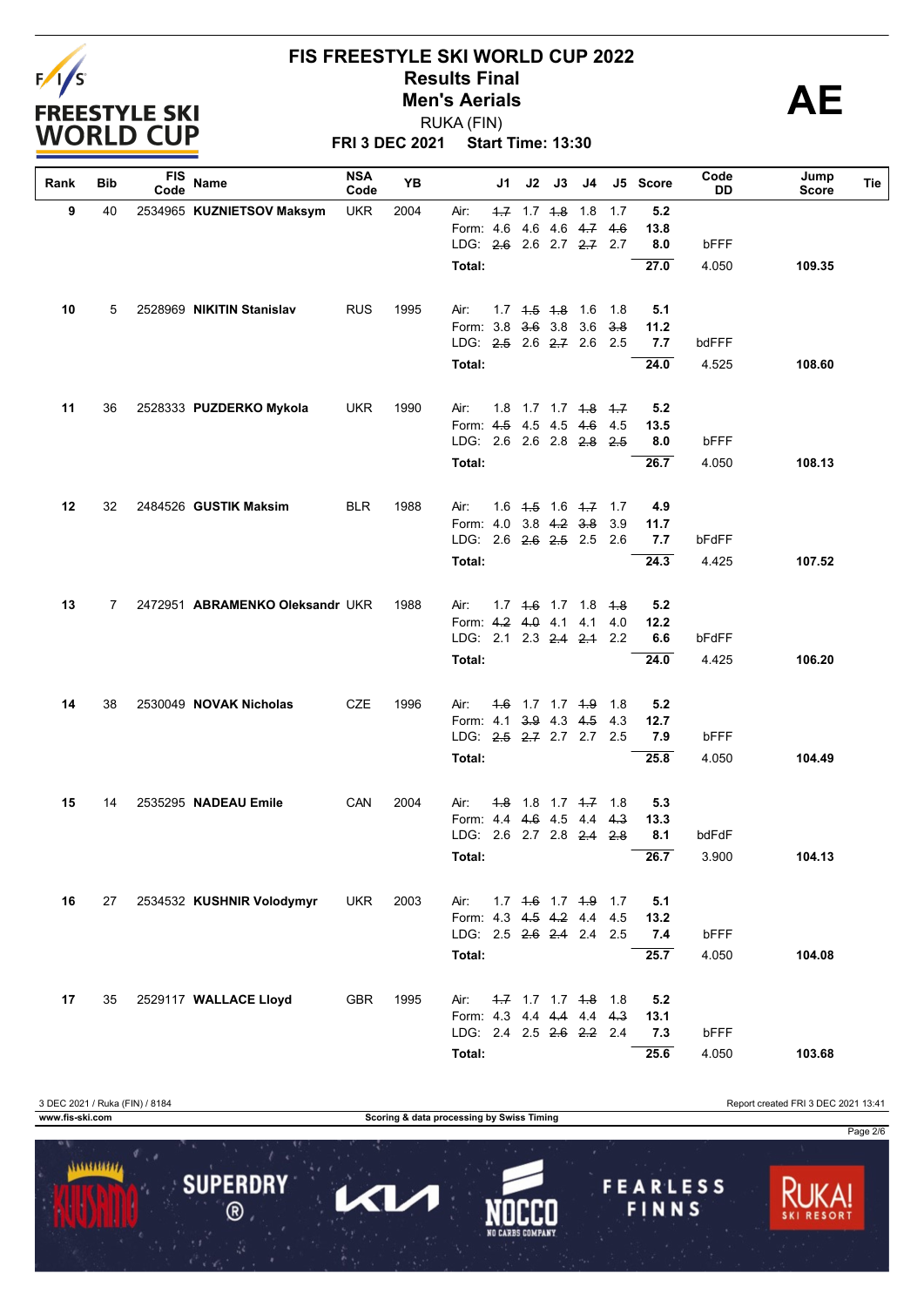

**FRI 3 DEC 2021 Start Time: 13:30**

| Rank | Bib | FIS<br>Code | Name                             | <b>NSA</b><br>Code | <b>YB</b> |                                                       | J1  | J2 | J3                      | J4                             |     | J5 Score    | Code<br>DD | Jump<br><b>Score</b> | Tie |
|------|-----|-------------|----------------------------------|--------------------|-----------|-------------------------------------------------------|-----|----|-------------------------|--------------------------------|-----|-------------|------------|----------------------|-----|
| 18   | 9   |             | 2528330 LOUGHRAN Eric            | <b>USA</b>         | 1995      | Air:                                                  |     |    | $1.7$ 1.6 1.6 $1.5$     |                                | 1.7 | 4.9         |            |                      |     |
|      |     |             |                                  |                    |           | Form: 3.7 3.7 4.1                                     |     |    |                         | 3.8                            | 3.9 | 11.4        |            |                      |     |
|      |     |             |                                  |                    |           | LDG: 2.4 2.5 2.0 2.3                                  |     |    |                         |                                | 2.4 | 7.1         | bFdFF      |                      |     |
|      |     |             |                                  |                    |           | Total:                                                |     |    |                         |                                |     | 23.4        | 4.425      | 103.54               |     |
|      |     |             |                                  |                    |           |                                                       |     |    |                         |                                |     |             |            |                      |     |
| 19   | 15  |             | 2527534 BUROV Ilia               | <b>RUS</b>         | 1991      | Air:                                                  |     |    |                         | 1.7 4.8 1.7 1.7 4.6            |     | 5.1         |            |                      |     |
|      |     |             |                                  |                    |           | Form: 3.9                                             |     |    | $3.8$ 4.1 $3.7$         |                                | 4.0 | 11.7        |            |                      |     |
|      |     |             |                                  |                    |           | LDG: 1.8 2.0 4.7 2.3                                  |     |    |                         |                                | 2.0 | 5.8         | bFFdF      |                      |     |
|      |     |             |                                  |                    |           | Total:                                                |     |    |                         |                                |     | 22.6        | 4.525      | 102.26               |     |
|      |     |             |                                  |                    |           |                                                       |     |    |                         |                                |     |             |            |                      |     |
| 20   | 2   |             | 2533607 WERNER Pirmin            | SUI                | 2000      | Air:                                                  |     |    |                         | 1.7 1.7 <del>1.7</del> 1.8 1.7 |     | 5.1         |            |                      |     |
|      |     |             |                                  |                    |           | Form: 4.0                                             |     |    | $3.9$ 4.3 4.2           |                                | 4.1 | 12.3        |            |                      |     |
|      |     |             |                                  |                    |           | LDG: 4.7 1.9 4.9 1.8                                  |     |    |                         |                                | 1.7 | 5.4         | bFdFF      |                      |     |
|      |     |             |                                  |                    |           | Total:                                                |     |    |                         |                                |     | 22.8        | 4.425      | 100.89               |     |
|      |     |             |                                  |                    |           |                                                       |     |    |                         |                                |     |             |            |                      |     |
| 21   | 41  |             | 2527645 HLADCHENKA Stanislau BLR |                    | 1994      | Air:                                                  |     |    | $1.8$ $1.7$ $1.7$ $1.8$ |                                | 1.7 | 5.2         |            |                      |     |
|      |     |             |                                  |                    |           | Form: 4.7 4.5 4.5 4.6                                 |     |    |                         |                                | 4.7 | 13.8        |            |                      |     |
|      |     |             |                                  |                    |           | LDG: 3.0 2.8 2.8 3.0                                  |     |    |                         |                                | 3.0 | 8.8         | bdFF       |                      |     |
|      |     |             |                                  |                    |           | Total:                                                |     |    |                         |                                |     | 27.8        | 3.525      | 97.99                |     |
|      |     |             |                                  |                    |           |                                                       |     |    |                         |                                |     |             |            |                      |     |
| 22   | 18  |             | 2526229 QI Guangpu               | <b>CHN</b>         | 1990      | Air:                                                  |     |    |                         | 4.7 1.8 1.7 4.8 1.7            |     | 5.2         |            |                      |     |
|      |     |             |                                  |                    |           | Form: 4.4 4.3 4.5 4.6                                 |     |    |                         |                                | 4.4 | 13.3        |            |                      |     |
|      |     |             |                                  |                    |           | LDG: 1.0 4.4 1.0 0.8                                  |     |    |                         |                                | 0.9 | 2.9         | bdFFF      |                      |     |
|      |     |             |                                  |                    |           | Total:                                                |     |    |                         |                                |     | 21.4        | 4.525      | 96.83                |     |
|      |     |             |                                  |                    |           |                                                       |     |    |                         |                                |     |             |            |                      |     |
| 23   | 23  |             | 2530243 OKIPNIUK Oleksandr       | <b>UKR</b>         | 1998      | Air:                                                  |     |    |                         | 4.6 4.7 1.7 1.7 1.7            |     | 5.1         |            |                      |     |
|      |     |             |                                  |                    |           | Form: 4.0 4.1 3.8                                     |     |    |                         | 4.0                            | 4.2 | 12.1        |            |                      |     |
|      |     |             |                                  |                    |           | LDG: 0.8 4.0 0.2 0.6                                  |     |    |                         |                                | 1.0 | 2.4         | bdFdFF     |                      |     |
|      |     |             |                                  |                    |           | Total:                                                |     |    |                         |                                |     | 19.6        | 4.900      | 96.04                |     |
|      |     |             |                                  |                    |           |                                                       |     |    |                         |                                |     |             |            |                      |     |
| 24   | 19  |             | 2534524 COTE Pierre-Olivier      | CAN                | 2003      | Air:                                                  | 4.8 |    |                         | 1.7 1.7 <del>1.7</del> 1.7     |     | 5.1         |            |                      |     |
|      |     |             |                                  |                    |           | Form: 4.4 4.4 4.5 4.3                                 |     |    |                         |                                | 4.5 | 13.3        |            |                      |     |
|      |     |             |                                  |                    |           | LDG: 2.8 2.8 2.9 2.8                                  |     |    |                         |                                | 2.9 | 8.5         | bdFF       |                      |     |
|      |     |             |                                  |                    |           | Total:                                                |     |    |                         |                                |     | 26.9        | 3.525      | 94.82                |     |
|      |     |             |                                  |                    |           |                                                       |     |    |                         |                                |     |             |            |                      |     |
| 25   | 10  |             | 2533272 SUN Jiaxu                | <b>CHN</b>         | 1999      | Air:                                                  |     |    |                         | $1.7$ $1.7$ $1.7$ $1.7$ $1.8$  |     | 5.1         |            |                      |     |
|      |     |             |                                  |                    |           | Form: 4.3 4.4 4.4 4.4                                 |     |    |                         |                                | 4.6 | 13.2        |            |                      |     |
|      |     |             |                                  |                    |           | LDG: 1.0 4.2 1.0 1.0 0.9                              |     |    |                         |                                |     | 3.0         | bFdFF      |                      |     |
|      |     |             |                                  |                    |           | Total:                                                |     |    |                         |                                |     | 21.3        | 4.425      | 94.25                |     |
|      |     |             |                                  |                    |           |                                                       |     |    |                         |                                |     |             |            |                      |     |
| 26   | 16  |             | 2531443 DZIK Pavel               | <b>BLR</b>         | 1998      | Air:                                                  |     |    |                         | $1.7$ 1.7 1.7 1.7 1.6          |     | 5.1         |            |                      |     |
|      |     |             |                                  |                    |           | Form: 4.2 4.2 4.3 4.3 4.2<br>LDG: 1.1 4.2 1.0 1.1 0.8 |     |    |                         |                                |     | 12.7<br>3.2 | bFdFF      |                      |     |
|      |     |             |                                  |                    |           |                                                       |     |    |                         |                                |     |             |            |                      |     |
|      |     |             |                                  |                    |           | Total:                                                |     |    |                         |                                |     | 21.0        | 4.425      | 92.92                |     |

3 DEC 2021 / Ruka (FIN) / 8184 Report created FRI 3 DEC 2021 13:41 **www.fis-ski.com Scoring & data processing by Swiss Timing** Page 3/61111111111 **SUPERDRY FEARLESS** 0  $\blacktriangleleft$  $\overline{\circ}$ FINNS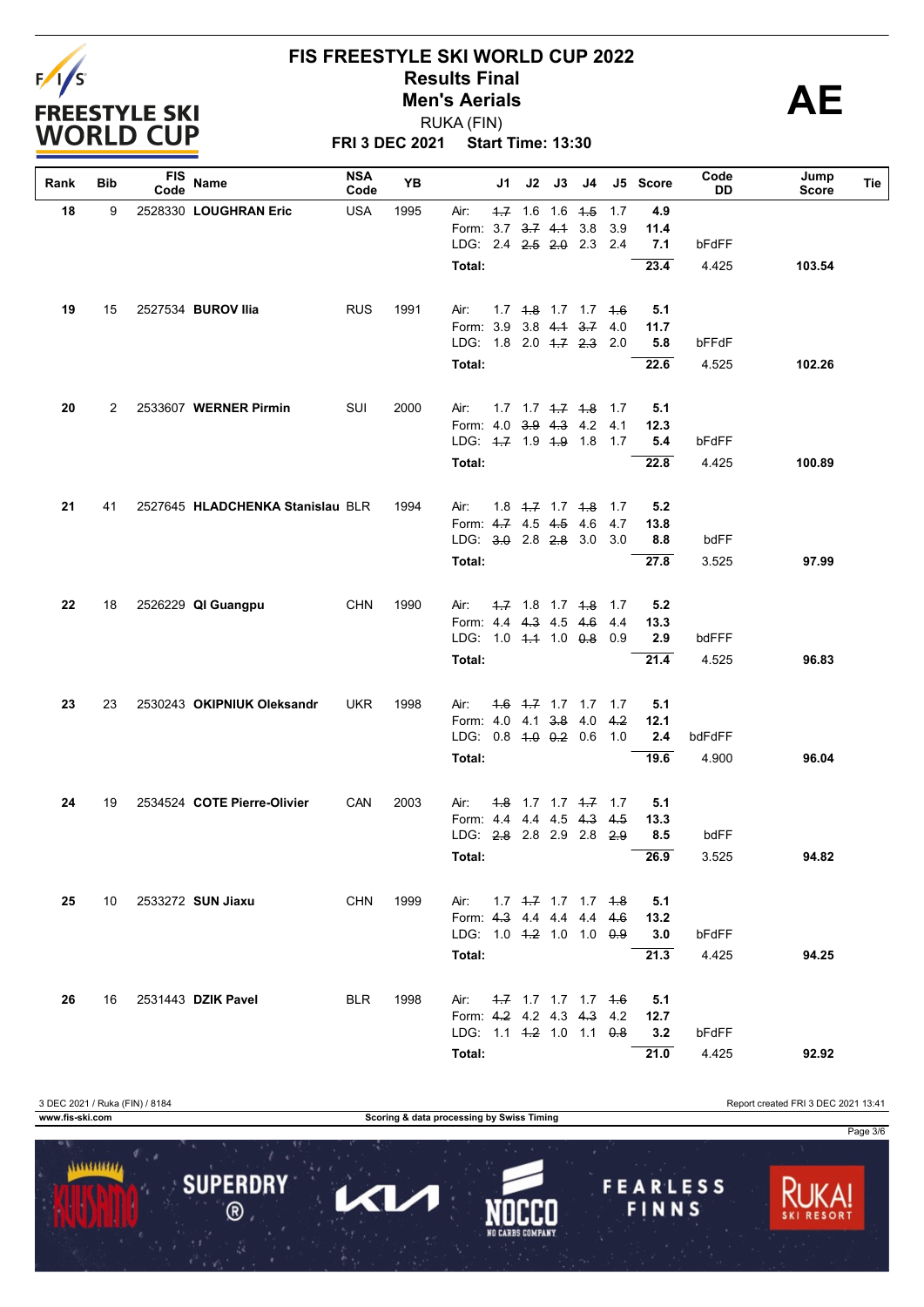

**FRI 3 DEC 2021 Start Time: 13:30**

| Rank | Bib | <b>FIS</b><br>Code | Name                      | <b>NSA</b><br>Code | <b>YB</b> |                                                   | J1 | J2                      | J3 | J4                                        |            | J5 Score    | Code<br>DD | Jump<br>Score | Tie |
|------|-----|--------------------|---------------------------|--------------------|-----------|---------------------------------------------------|----|-------------------------|----|-------------------------------------------|------------|-------------|------------|---------------|-----|
| 27   | 17  |                    | 2529111 GYGAX Nicolas     | SUI                | 1996      | Air:                                              |    |                         |    | $1.7$ $4.6$ $1.7$ $1.7$                   | 4.8        | 5.1         |            |               |     |
|      |     |                    |                           |                    |           | Form: 4.1                                         |    |                         |    | $3.9$ 4.2 4.6                             | 4.6        | 12.9        |            |               |     |
|      |     |                    |                           |                    |           | LDG: 1.0 0.6 1.0 1.0                              |    |                         |    |                                           | 0.9        | 2.9         | bFdFF      |               |     |
|      |     |                    |                           |                    |           | Total:                                            |    |                         |    |                                           |            | 20.9        | 4.425      | 92.48         |     |
| 28   | 11  |                    | 2534699 YANG Longxiao     | <b>CHN</b>         | 2002      | Air:                                              |    |                         |    | 1.8 <del>1.9</del> 1.8 <del>1.7</del> 1.8 |            | 5.4         |            |               |     |
|      |     |                    |                           |                    |           | Form: 4.4 4.4 4.4 4.3                             |    |                         |    |                                           | 4.3        | 13.1        |            |               |     |
|      |     |                    |                           |                    |           | LDG: $0.9$ 0.7 0.7 $0.7$                          |    |                         |    |                                           | 0.8        | 2.2         | bFdFF      |               |     |
|      |     |                    |                           |                    |           | Total:                                            |    |                         |    |                                           |            | 20.7        | 4.425      | 91.59         |     |
|      |     |                    |                           |                    |           |                                                   |    |                         |    |                                           |            |             |            |               |     |
| 29   | 33  |                    | 2526709 TABARA Naoya      | <b>JPN</b>         | 1980      | Air:                                              |    |                         |    | $1.6$ 1.6 $4.6$ 1.6 $4.7$                 |            | 4.8         |            |               |     |
|      |     |                    |                           |                    |           | Form: 3.9                                         |    | 3.9 $4.0$               |    | 4.0                                       | 3.9        | 11.8        |            |               |     |
|      |     |                    |                           |                    |           | LDG: 1.2 1.3 4.5 4.2                              |    |                         |    |                                           | 1.4        | 3.9         | bFdFF      |               |     |
|      |     |                    |                           |                    |           | Total:                                            |    |                         |    |                                           |            | 20.5        | 4.425      | 90.71         |     |
| 30   | 4   |                    | 2530407 WANG Xindi        | <b>CHN</b>         | 1995      | Air:                                              |    |                         |    | $1.6$ 1.7 1.8 $1.9$                       | 1.7        | 5.2         |            |               |     |
|      |     |                    |                           |                    |           | Form: 3.9 4.1 3.7 4.3                             |    |                         |    |                                           | 4.5        | 12.3        |            |               |     |
|      |     |                    |                           |                    |           | LDG: 0.8 0.7 1.0 0.8 1.0                          |    |                         |    |                                           |            | 2.6         | bFdFF      |               |     |
|      |     |                    |                           |                    |           | Total:                                            |    |                         |    |                                           |            | 20.1        | 4.425      | 88.94         |     |
| 31   | 43  |                    | 2532857 IVANOV Roman      | KAZ                | 2001      | Air:                                              |    |                         |    | $1.7$ $4.7$ $4.8$ $1.7$                   | 1.8        | 5.2         |            |               |     |
|      |     |                    |                           |                    |           | Form: 4.1 4.0 4.1 4.0                             |    |                         |    |                                           | 4.0        | 12.1        |            |               |     |
|      |     |                    |                           |                    |           | LDG: 2.3 2.4 2.5 2.7 2.7                          |    |                         |    |                                           |            | 7.6         | bdFF       |               |     |
|      |     |                    |                           |                    |           | Total:                                            |    |                         |    |                                           |            | 24.9        | 3.525      | 87.77         |     |
| 32   | 20  |                    | 2537283 NOEL Anthony      | CAN                | 2004      | Air:                                              |    |                         |    | 1.6 4.6 1.6 1.6 4.8                       |            | 4.8         |            |               |     |
|      |     |                    |                           |                    |           | Form: 3.9 3.9 3.9 3.9                             |    |                         |    |                                           | 4.1        | 11.7        |            |               |     |
|      |     |                    |                           |                    |           | LDG: 2.4 2.6 2.7 2.5 2.5                          |    |                         |    |                                           |            | 7.6         | bFdF       |               |     |
|      |     |                    |                           |                    |           | Total:                                            |    |                         |    |                                           |            | 24.1        | 3.525      | 84.95         |     |
|      |     |                    |                           |                    |           |                                                   |    |                         |    |                                           |            |             |            |               |     |
| 33   | 39  |                    | 2531599 BADRUTDINOV Ildar | KAZ                | 2000      | Air:<br>Form: 4.2 4.3 4.0                         |    | $1.6$ $4.5$ $1.6$ $4.6$ |    | 4.2                                       | 1.6<br>4.3 | 4.8<br>12.7 |            |               |     |
|      |     |                    |                           |                    |           | LDG: $0.7$ 4.2 0.7 1.1                            |    |                         |    |                                           | 0.9        | 2.7         | bFFF       |               |     |
|      |     |                    |                           |                    |           | Total:                                            |    |                         |    |                                           |            | 20.2        | 4.050      | 81.81         |     |
|      |     |                    |                           |                    |           |                                                   |    |                         |    |                                           |            |             |            |               |     |
| 34   | 28  |                    | 2534548 MARTINEAU Nicolas | CAN                | 2002      | Air:                                              |    |                         |    | $1.7$ 1.7 1.7 $1.6$ 1.7                   |            | 5.1         |            |               |     |
|      |     |                    |                           |                    |           | Form: 3.6 3.6 3.7 3.6<br>LDG: 2.2 2.3 2.4 2.2 2.1 |    |                         |    |                                           | 3.7        | 10.9<br>6.7 | bFdF       |               |     |
|      |     |                    |                           |                    |           |                                                   |    |                         |    |                                           |            |             |            |               |     |
|      |     |                    |                           |                    |           | Total:                                            |    |                         |    |                                           |            | 22.7        | 3.525      | 80.01         |     |
| 35   | 6   |                    | 2534531 KOTOVSKYI Dmytro  | <b>UKR</b>         | 2001      | Air:                                              |    |                         |    | 4.5 1.6 1.7 1.6 4.7                       |            | 4.9         |            |               |     |
|      |     |                    |                           |                    |           | Form: 2.9 3.3 3.2 2.9                             |    |                         |    |                                           | 3.3        | 9.4         |            |               |     |
|      |     |                    |                           |                    |           | LDG: 0.6 0.6 0.2 0.4 0.2                          |    |                         |    |                                           |            | 1.2         | bFtFF      |               |     |
|      |     |                    |                           |                    |           | Total:                                            |    |                         |    |                                           |            | 15.5        | 4.900      | 75.95         |     |

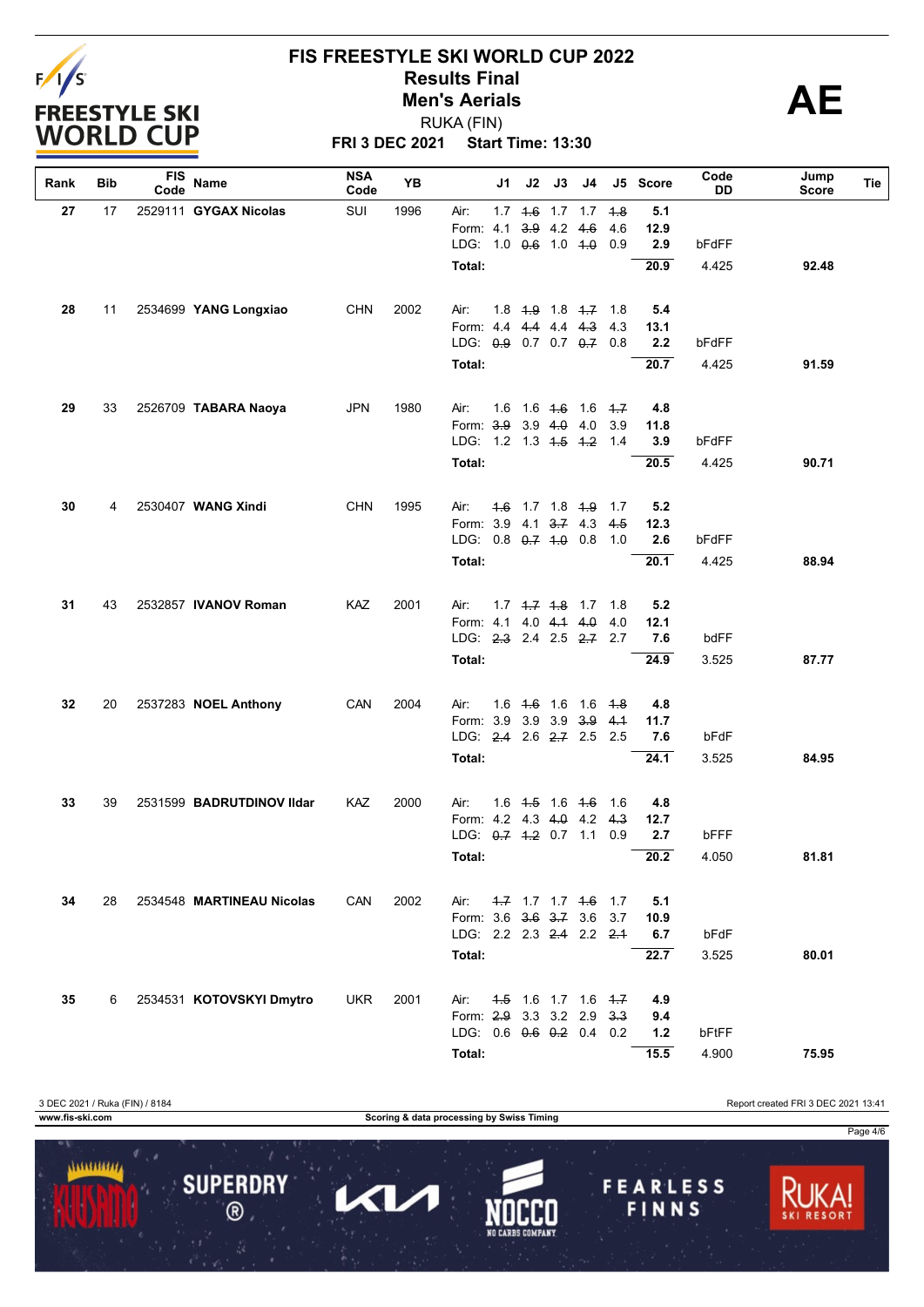

**FRI 3 DEC 2021 Start Time: 13:30**

| Rank | Bib | FIS<br>Code | Name                       | <b>NSA</b><br>Code | <b>YB</b> |                                | J1  | J2 | J3                      | J4                        |     | J5 Score    | Code<br>DD | Jump<br>Score | Tie |
|------|-----|-------------|----------------------------|--------------------|-----------|--------------------------------|-----|----|-------------------------|---------------------------|-----|-------------|------------|---------------|-----|
| 36   | 29  |             | 2534495 MITRAFANAU Makar   | <b>BLR</b>         | 2003      | Air:                           |     |    | $1.5$ 4.4 4.6 1.4       |                           | 1.5 | 4.4         |            |               |     |
|      |     |             |                            |                    |           | Form: 2.5 3.3 2.8 3.2          |     |    |                         |                           | 3.2 | 9.2         |            |               |     |
|      |     |             |                            |                    |           | LDG: 1.5 4.6 1.4 4.3           |     |    |                         |                           | 1.6 | 4.5         | bFFF       |               |     |
|      |     |             |                            |                    |           | Total:                         |     |    |                         |                           |     | 18.1        | 4.050      | 73.30         |     |
| 37   | 44  |             | 2534669 KRUEGER Derek      | <b>USA</b>         | 2003      | Air:                           |     |    |                         | $1.6$ 1.5 4.7 1.5 4.4     |     | 4.6         |            |               |     |
|      |     |             |                            |                    |           | Form: 3.4 3.8 4.0 2.9 2.9      |     |    |                         |                           |     | 10.1        |            |               |     |
|      |     |             |                            |                    |           | LDG: 4.5 0.6 1.3 1.4 1.2       |     |    |                         |                           |     | 3.9         | bLFF       |               |     |
|      |     |             |                            |                    |           | Total:                         |     |    |                         |                           |     | 18.6        | 3.800      | 70.68         |     |
| 38   | 8   |             | 2533963 DEHLINGER Quinn    | <b>USA</b>         | 2002      | Air:                           |     |    |                         | $1.5$ 1.6 $4.7$ 1.5 $4.5$ |     | 4.6         |            |               |     |
|      |     |             |                            |                    |           | Form: 4.0 3.9 4.1 4.1          |     |    |                         |                           | 4.3 | 12.2        |            |               |     |
|      |     |             |                            |                    |           | LDG: 0.3 0.2 0.4 0.1           |     |    |                         |                           | 0.1 | 0.4         | bFFF       |               |     |
|      |     |             |                            |                    |           | Total:                         |     |    |                         |                           |     | 17.2        | 4.050      | 69.66         |     |
| 39   | 42  |             | 2533764 IGARASHI Haruto    | <b>JPN</b>         | 2002      | Air:                           |     |    | $1.6$ $4.8$ $4.6$ $1.6$ |                           | 1.7 |             |            |               |     |
|      |     |             |                            |                    |           | Form: 4.0 4.3 4.1 4.0 4.3      |     |    |                         |                           |     | 4.9<br>12.4 |            |               |     |
|      |     |             |                            |                    |           | LDG: 1.0 0.9 0.9 1.0 1.0       |     |    |                         |                           |     | 2.9         | bFF        |               |     |
|      |     |             |                            |                    |           | <b>Total:</b>                  |     |    |                         |                           |     | 20.2        | 3.150      | 63.63         |     |
|      |     |             |                            |                    |           |                                |     |    |                         |                           |     |             |            |               |     |
| 40   | 22  |             | 2535394 DUCHAINE Alexandre | CAN                | 2004      | Air:                           | 1.6 |    |                         | 1.6 1.6 4.6 4.6           |     | 4.8         |            |               |     |
|      |     |             |                            |                    |           | Form: 3.4 3.5 4.2 3.5          |     |    |                         |                           | 3.4 | 10.4        |            |               |     |
|      |     |             |                            |                    |           | LDG: $0.4$ 0.3 $0.4$ 0.2 $0.2$ |     |    |                         |                           |     | 0.9         | bdFdF      |               |     |
|      |     |             |                            |                    |           | Total:                         |     |    |                         |                           |     | 16.1        | 3.900      | 62.79         |     |
| 41   | 34  |             | 2534656 NAYLOR Wesley      | <b>AUS</b>         | 1995      | Air:                           |     |    |                         | 1.5 4.6 1.6 4.4 1.5       |     | 4.6         |            |               |     |
|      |     |             |                            |                    |           | Form: 3.4 3.8 4.0 2.8          |     |    |                         |                           | 2.8 | 10.0        |            |               |     |
|      |     |             |                            |                    |           | LDG: 1.6 1.6 1.6 2.2 4.5       |     |    |                         |                           |     | 4.8         | bFF        |               |     |
|      |     |             |                            |                    |           | <b>Total:</b>                  |     |    |                         |                           |     | 19.4        | 3.150      | 61.11         |     |
| 42   | 26  |             | 2535398 PRIMEAU Victor     | CAN                | 2003      | Air:                           |     |    | $1.4$ $1.2$ 1.4 1.3     |                           | 1.2 | 3.9         |            |               |     |
|      |     |             |                            |                    |           | Form: 3.0 3.2 3.4 2.9          |     |    |                         |                           | 2.9 | 9.1         |            |               |     |
|      |     |             |                            |                    |           | LDG: 0.9 0.6 0.7 0.8 4.2       |     |    |                         |                           |     | 2.4         | bFdF       |               |     |
|      |     |             |                            |                    |           | Total:                         |     |    |                         |                           |     | 15.4        | 3.525      | 54.28         |     |
|      | 30  |             | 2530617 LILLIS Christopher | <b>USA</b>         | 1998      | Air:                           |     |    |                         |                           |     |             |            |               |     |
|      |     |             |                            |                    |           | Form:                          |     |    |                         |                           |     |             |            |               |     |
|      |     |             |                            |                    |           | LDG:                           |     |    |                         |                           |     |             |            |               |     |
|      |     |             |                            |                    |           | Total:                         |     |    |                         |                           |     |             |            | <b>DNS</b>    |     |
|      | 37  |             | 2533606 SCHAEDLER Andrin   | SUI                | 2000      | Air:                           |     |    |                         |                           |     |             |            |               |     |
|      |     |             |                            |                    |           | Form:<br>LDG:                  |     |    |                         |                           |     |             |            |               |     |
|      |     |             |                            |                    |           | Total:                         |     |    |                         |                           |     |             |            | <b>DNS</b>    |     |
|      |     |             |                            |                    |           |                                |     |    |                         |                           |     |             |            |               |     |